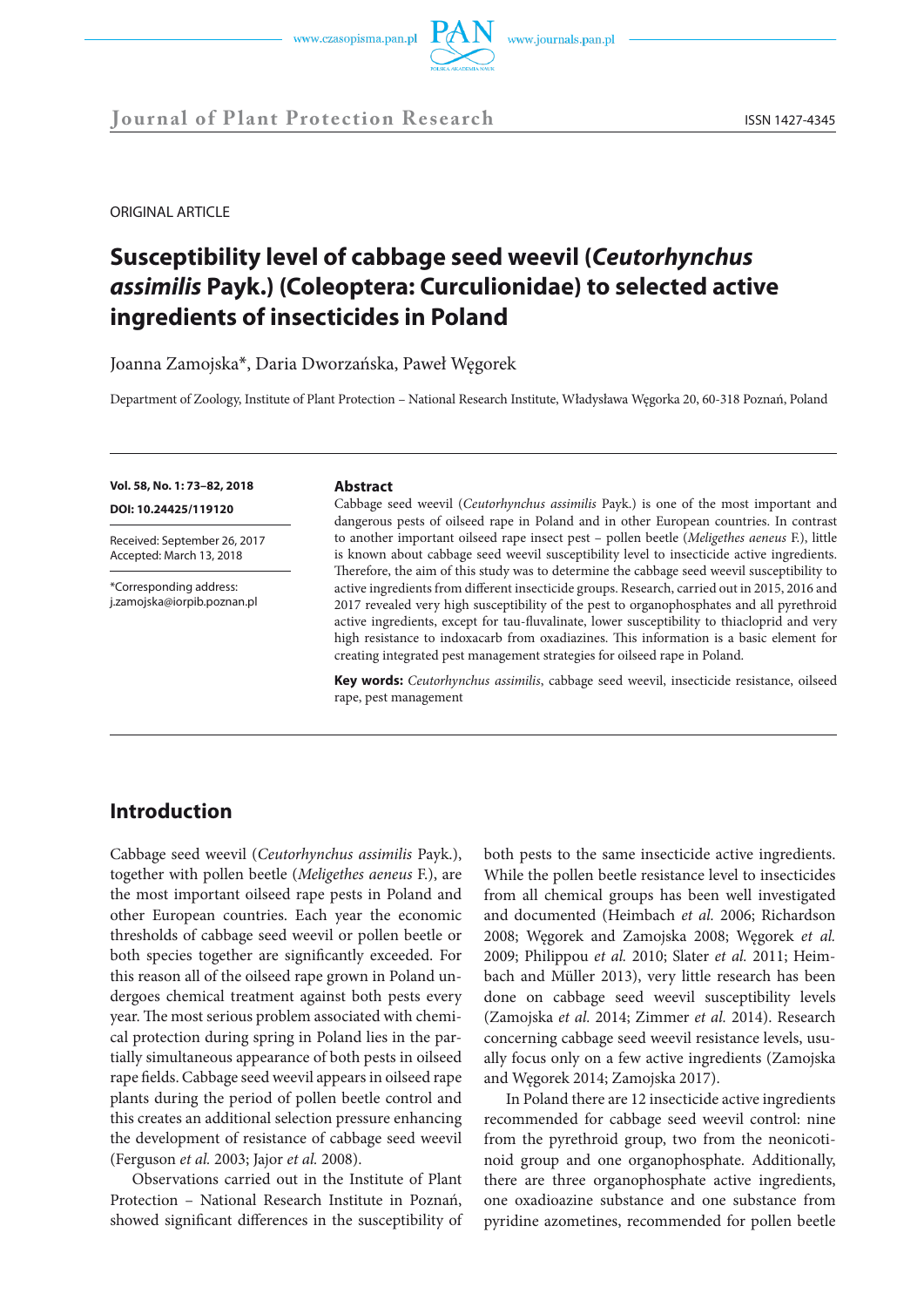www.czasopisma.pan.pl



control which are often used in the presence of cabbage seed weevils in the fields. Monitoring of cabbage seed weevil susceptibility to these active ingredients has been carried out in the Institute of Plant Protection – National Research Institute for years. Considering the lack of information in the literature, we carried out a comprehensive study to describe the existing cabbage seed weevil susceptibility to insecticides from different chemical groups. The most important goal was to create a scientific baseline in order to estimate changes in the pest susceptibility levels in the future. The data is also a base for working out integrated pest management strategies to prevent resistance as the main goal.

# **Materials and Methods**

In the experiments IRAC (Insecticide Resistance Action Committee) Susceptibility Test Method No. 7 was used. The method was thoroughly described earlier (Węgorek *et al.* 2011; Zamojska and Węgorek 2014). The presented research was conducted from 2015 to 2017 on cabbage seed weevils, collected from five oilseed rape fields, in which no insecticides had been used.

### **Tested cabbage seed weevil populations**

- Winna Góra (central Poland),
- Nowy Tomyśl (central Poland),
- Szczecinek (northern Poland),
- Buziole (northern Poland),
- Bożków (southern Poland).

## **Insecticides (commercially available products)**

Insecticide concentrations were calculated (ppm), assuming that 200 l of water would be used per hectare.

### **Pyrethroids**

- alpha-cypermethrin (Fastac 100 EC with 100 g  $\cdot$  l<sup>-1</sup> of active ingredient), recommended concentration: 65.2 ppm;
- deltamethrin (Decis Mega 50 EW with 50 g ⋅  $l^{-1}$  of active ingredient), recommended concentration: 36 ppm;
- lambda-cyhalothrin (Karate Zeon 050 CS with 50 g ∙ l−1 of active ingredient), recommended concentration: 36 ppm;
- tau-fluvalinate (Mavrik Vita 240 EW with 240 g ∙ l−1 of active ingredient), recommended concentration: 220.6 ppm;
- zeta-cypermethrin (Fury 100 EW with 100 g  $\cdot$  l<sup>-1</sup> of active ingredient), recommended concentration 48.5 ppm.

### **Oxadiazines**

indoxacarb (Avaunt 150 EC with 150 g  $\cdot$  l<sup>-1</sup> of active ingredient), recommended concentration: 134.2 ppm.

### **Neonicotinoids**

thiacloprid (Biscaya 240 OD with 240 g  $\cdot$  l<sup>-1</sup> of active ingredient), recommended concentration: 345.15 ppm.

### **Organophosphates**

- chlorpyrifos (Pyrinex 480 EC with 480 g ∙ l−1 of active ingredient), recommended concentration: 1776 ppm;
- malathion (Fyfanon 440 EW with 440 g ∙ l−1 of active ingredient), recommended concentration: 4000 ppm.

Indoxacarb is not recommended for controlling cabbage seed weevils in Poland. It is recommended however for pollen beetle control and is often applied when cabbage seed weevils are also present in oilseed rape fields. For scientific reasons, in order to compare the susceptibility levels of the two species to active ingredients from different chemical groups, we adopted indoxacarb recommendations for pollen beetle in our research.

### **Resistance tests**

The laboratory conditions as well as statistical calculations have already been described in the aforementioned publications.  $LC_{50}$  and  $LC_{95}$  calculations were based on the mortality of cabbage seed weevils at each dose and expressed in ppm.

The resistance coefficient (RC) was calculated as follows:

> $RC = LC_{\alpha5}/recommended$  field dose (assuming that the recommended field dose resulted in 100% mortality of insects at the registration time).

The following criteria were assumed to assess resistance:

| $RC \leq 1$    | – lack of resistance,               |
|----------------|-------------------------------------|
| $RC = 1.1 - 2$ | - low resistance,                   |
|                | $RC = 2.1 - 5$ – medium resistance, |
|                | $RC = 5.1 - 10$ - high resistance,  |
| RC > 10        | - very high resistance.             |

For indoxacarb, because the insect mortality was almost always 0%, it was not possible to calculate LC values. Therefore, we also used the IRAC method to classify the insects' resistance according to their mortality at the recommended dose and at 20% of the recommended dose. Since the 20% dose was not used in our experiments, the method was modified by changing assessment at the 20% dose to assessment at the 25% dose (Table 1). In this way it was possible to compare indoxacarb and other active ingredients.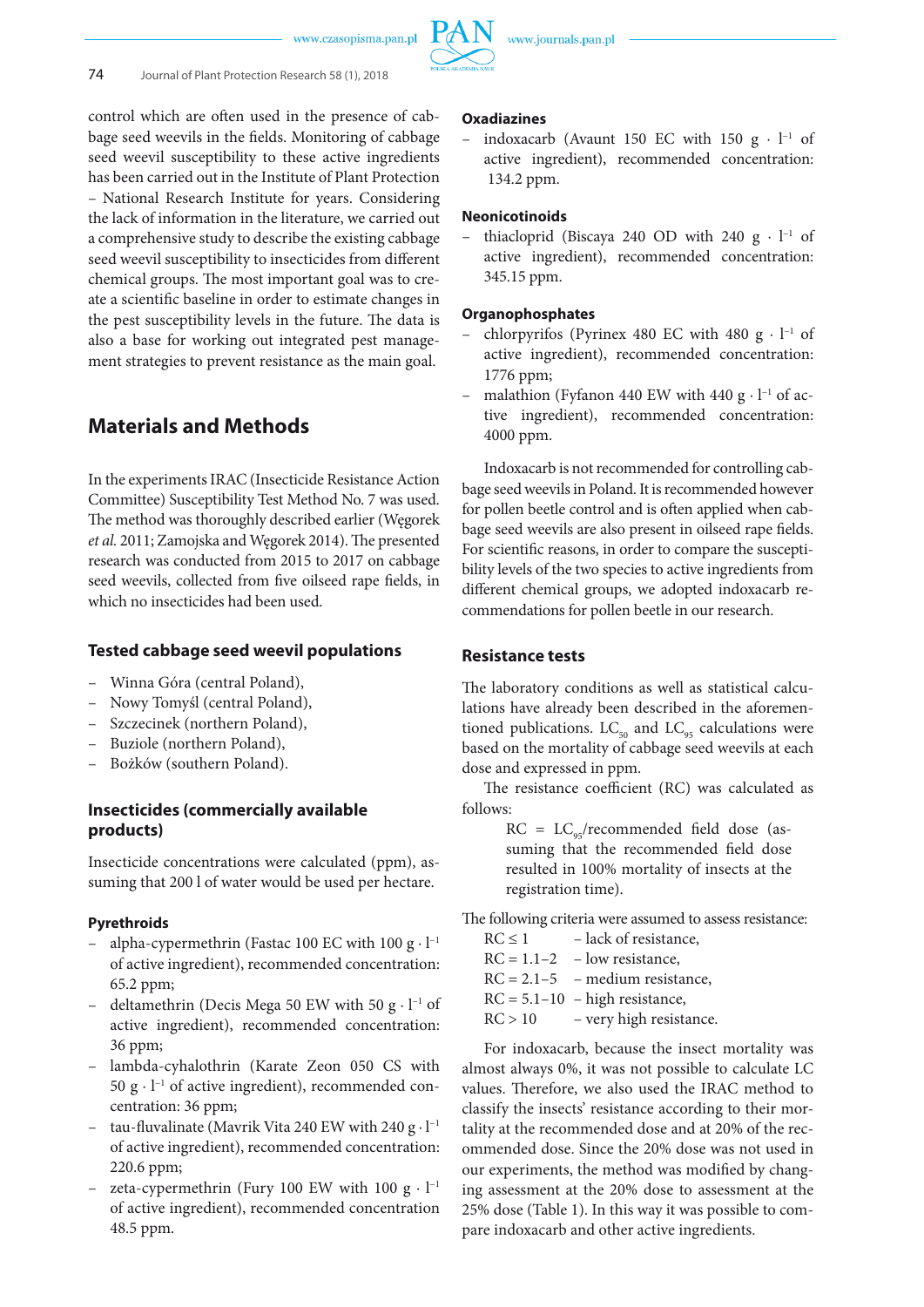www.czasopisma.pan.pl

PA

| Percentage<br>of field dose | Mortality rate | Resistance          |
|-----------------------------|----------------|---------------------|
| 100                         | 100            |                     |
| 25                          | 100            | high susceptibility |
| 100                         | 100            |                     |
| 25                          | <100           | susceptibility      |
| 100                         | $< 100 - 290$  | medium resistance   |
| 100                         | $< 90 - > 50$  | resistance          |
| 100                         | < 50           | high resistance     |

**Table 1.** Resistance according to IRAC\* classification

\*Insecticide Resistance Action Committee

# **Results**

The research (2015–2017) showed slight differences in cabbage seed weevil susceptibility to the same insecticides among populations from various regions of Poland. There were however great differences among susceptibility levels to different active ingredients (Tables 2–6).

In all years and in all populations, resistance coefficient values calculated for alpha-cypermethrin, zetacypermethrin, deltamethrin and lambda-cyhalothrin were definitely below one, which resulted in "lack of resistance" classification. Mortality of insects at recommended doses was always 100%, and according to IRAC classification the pest susceptibility level was classified as "susceptible" or "highly susceptible". The only pyrethroid active ingredient, to which the pest exhibited resistance was tau-fluvalinate. Resistance coefficient values calculated for this active ingredient ranged from 2.21 (medium resistance) to 27.41 (very high resistance) and mortality of insects at the recommended dose was between 30% and 85% (medium resistance to high resistance).

 Susceptibility of the pest to the only neonicotinoid active ingredient – thiacloprid was classified as low resistance or the lack of resistance with RC (resistance classification) values below 1 or slightly above 1. Mortality of insects at the recommended dose was 100% or slightly below this value, which gave susceptibility or medium resistance in IRAC classification.

Very high resistance was recorded to indoxacarb. Maximum insect mortality at the recommended dose was 5%. It was impossible to calculate LC values because of the lack of differences between data.

No resistance was noted for chlorpyrifos. Mortality of insects at the recommended dose was always 100% and IRAC classification ranged from susceptible to highly susceptible. All calculated LC values were much below 1 (lack of resistance).

The other organophosphate active ingredient – malathion, according to RC classification did not reveal any resistance. However, IRAC classification ranged between susceptible and medium resistance because of 99% mortality of insects in two cases.

# **Discussion**

This study presents great differences between cabbage seed weevil susceptibility levels to active ingredients from different chemical groups: very high susceptibility to pyrethroids, except for tau-fluvalinate, susceptibility to chlorpyrifos and lower susceptibility to malathion, susceptibility or low resistance to thiacloprid and finally, total resistance to indoxacarb.

High susceptibility of cabbage seed weevils to pyrethroids has already been reported (Heimbach and Müller 2013; Zamojska *et al.* 2014; Zimmer *et al.* 2014). Susceptibility of the pest to the majority of pyrethroid active ingredients presented in this study has not changed and the pest still exhibits very high mortality in the pyrethroid tests. The only exception was tau-fluvalinate. In 2011 and 2012 the pest susceptibility to tau-fluvalinate was very high and did not differ from the susceptibility to other pyrethroids (Zamojska *et al.* 2014). In this study, a considerable shift was observed. High resistance of cabbage seed weevils to tau-fluvalinate, which emerged in such a short time, is difficult to explain. However, when comparing the results to those obtained for pollen beetle (Zamojska *et al.* 2014), in which tau-fluvalinate is the most effective pyrethroid active ingredients against pollen beetles, it is worth noticing that what is usually effective in controlling pollen beetles, is not effective in controlling cabbage seed weevils and vice versa. It can be supposed that differences in molecular properties between tau-fluvalinate and other pyrethroids, resulting in differences in their affinity to the target site, may be responsible for this. Extensive research needs to be conducted to confirm such a supposition.

High resistance of pollen beetles to pyrethroids has been reported many times (Heimbach *et al.* 2006; Węgorek and Zamojska 2008; Richardson 2008; Węgorek *et al.* 2009; Slater *et al.* 2011). High susceptibility of cabbage seed weevils to pyrethroids was also shown by Zimmer *et al*. (2014) and Heimbach and Müller (2013). In those studies cabbage seed weevil and pollen beetle susceptibility to lambda-cyhalothrin was tested. The authors showed high susceptibility of cabbage seed weevils and high resistance of pollen beetles to this active ingredient. Heimbach and Müller (2013) reported just slight resistance of one, single cabbage seed weevil population in northern Germany.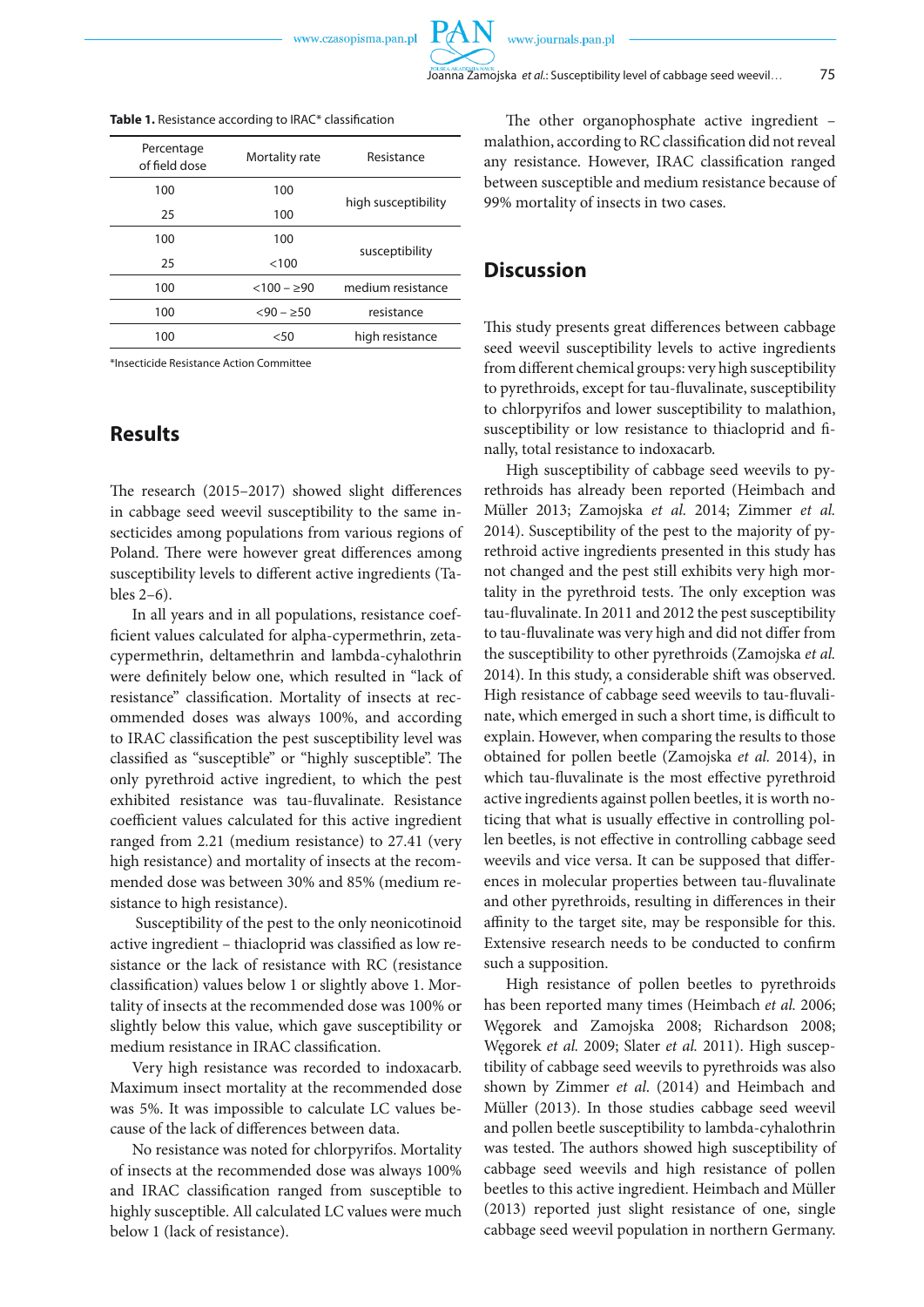|       |                    | <b>Table 2</b> . Susceptibility levels of cabbage seed weevils of Bozków population to tested insecticides expressed as LC <sub>s,</sub> and LC <sub>s,</sub> in ppm and RC (resistance classification) |           |                              |                                           |                                                                                             |                                |
|-------|--------------------|---------------------------------------------------------------------------------------------------------------------------------------------------------------------------------------------------------|-----------|------------------------------|-------------------------------------------|---------------------------------------------------------------------------------------------|--------------------------------|
| Year  | Active ingredient  |                                                                                                                                                                                                         | $LC_{95}$ | RC                           | of recommended dose<br>of insects at 100% | Percentage of mortality Percentage of mortality<br>of recommended dose<br>of insects at 25% | classification<br><b>IRAC*</b> |
|       | alpha-cypermethrin | $1.114(0.860 - 1.361)$                                                                                                                                                                                  | 9.251     | 0.1418 (lack of resistance)  |                                           | 98                                                                                          | susceptibility                 |
|       | zeta-cypermethrin  | $0.821(0.721 - 0.912)$                                                                                                                                                                                  | 2.115     | 0.0436 (lack of resistance)  |                                           | $\frac{8}{100}$                                                                             | high susceptibilit             |
|       | deltamethrin       | $0.114(0.004 - 0.289)$                                                                                                                                                                                  | 1.404     | 0.039 (lack of resistance)   |                                           | $\overline{0}$                                                                              | high susceptibilit             |
|       | lambda-cyhalothrin | $0.833(0.742 - 0.925)$                                                                                                                                                                                  | 2.431     | 0.0674 (lack of resistance)  | $\frac{8}{1}$                             | $\frac{8}{1}$                                                                               | high susceptibilit             |
| S LOZ | tau-fluvalinate    | 57.145 (18.748-41.077)                                                                                                                                                                                  | 489.412   | 2.2185 (medium resistance)   | 85                                        |                                                                                             | resistance                     |
|       | thiacloprid        | 20.073 (7.161-35.137)                                                                                                                                                                                   | 421.154   | 1.2202 (low resistance)      |                                           | 75                                                                                          | susceptibility                 |
|       | indoxacarb         |                                                                                                                                                                                                         | I         | I                            |                                           |                                                                                             | high resistance                |
|       | chlorpyrifos       | 23.030 (18.916-27.235)                                                                                                                                                                                  | 191.620   | 0.1079 (lack of resistance)  | $\frac{8}{10}$                            | $\frac{8}{1}$                                                                               | high susceptibilit             |
|       | malathinn          | <b>236 747 (465 747 - 585 506)</b>                                                                                                                                                                      | 1 708 616 | (and The Use of recit three) | 100                                       |                                                                                             | cuccontiniity                  |

| alpha-cypermethrin | 1.114 (0.860-1.361)        | 9.251     | 0.1418 (lack of resistance)    | 100             | 98              | susceptibility      |
|--------------------|----------------------------|-----------|--------------------------------|-----------------|-----------------|---------------------|
| zeta-cypermethrin  | 0.821 (0.721-0.912)        | 2.115     | 0.0436 (lack of resistance)    | 100             | $\overline{00}$ | high susceptibility |
| deltamethrin       | 0.114 (0.004-0.289)        | 1.404     | 0.039 (lack of resistance)     | 100             | 100             | high susceptibility |
| lambda-cyhalothrin | 0.833 (0.742-0.925)        | 2.431     | 0.0674 (lack of resistance)    | 100             | 100             | high susceptibility |
| tau-fluvalinate    | 57.145 (18.748-41.077)     | 489.412   | 2.2185 (medium resistance)     | 85              | SO,             | resistance          |
| thiacloprid        | 20.073 (7.161-35.137)      | 421.154   | 1.2202 (low resistance)        | 100             | 75              | susceptibility      |
| indoxacarb         |                            |           |                                | S               | $\circ$         | high resistance     |
| chlorpyrifos       | 23.030 (18.916-27.235)     | 191.620   | 0.1079 (lack of resistance)    | 100             | 100             | high susceptibility |
| malathion          | 528.747 (465.242-585.596)  | ,298.646  | 0.3247 (lack of resistance)    | 100             | 90              | susceptibility      |
| alpha-cypermethrin | 1.865 (1.637-2.101)        | 7.435     | 0.114 (lack of resistance)     | 100             | 100             | high susceptibility |
| zeta-cypermethrin  | 0.494 (0.329 - 0.630)      | 2.287     | 0.0472 (lack of resistance)    | $\overline{00}$ | 100             | high susceptibility |
| deltamethrin       | 0.992 (0.791-1.218)        | 10.697    | 0.2971 (lack of resistance)    | 100             | 95              | susceptibility      |
| lambda-cyhalothrin | 0.543 (0.459-0.613)        | 1.513     | 0.0419 (lack of resistance)    | $\overline{00}$ | 100             | high susceptibility |
| tau-fluvalinate    | 126.950 (86.360-199.941)   | 1,382.200 | 6.2656 (high resistance)       | 55              | $\overline{30}$ | resistance          |
| thiacloprid        | 44.692 (36.046-54.738)     | 295.800   | 0.8570 (lack of resistance)    | 99              | 70              | medium resistance   |
| indoxacarb         |                            |           |                                | 5               | $\circ$         | high resistance     |
| chlorpyrifos       | 26.078 (20.889-31.520)     | 344.819   | 0.1942 (lack of resistance)    | 100             | 95              | susceptibility      |
| malathion          | 720.880 (581.585-865.423)  | 1,752.872 | 0.4382 (lack of resistance)    | 99              | 80              | medium resistance   |
| alpha-cypermethrin | 1.525 (1.056-1.998)        | 11.543    | 0.1770 (lack of resistance)    | $\overline{00}$ | 99              | susceptibility      |
| zeta-cypermethrin  | 0.274 (0.109-0.435)        | 2.157     | 0.0445 (lack of resistance)    | 100             | 100             | high susceptibility |
| deltamethrin       | 0.410 (0.287-0.521)        | 2.540     | 0.0706 (lack of resistance)    | 100             | 100             | high susceptibility |
| lambda-cyhalothrin | 0.333 (0.203-0.436)        | 1.465     | 0.0406 (lack of resistance)    | 100             | 100             | high susceptibility |
| tau-fluvalinate    | 293.911 (161.378-1215.012) | 5,813.200 | 26.3518 (very high resistance) | $\overline{6}$  | 25              | high resistance     |
| thiacloprid        | 39.817 (16.786-76.610)     | 334.690   | 0.9697 (lack of resistance)    | 100             | 55              | susceptibility      |
| indoxacarb         |                            |           |                                | 5               | $\circ$         | high resistance     |

2016

# \*Insecticide Resistance Action Committee \*Insecticide Resistance Action Committee

chloropyrifos 7.026 (3.181–11.271) 137.555 0.0775 (lack of resistance) 100 100 high susceptibility malathion 555.554 (362.102–710.143) 1,490.145 0.3725 (lack of resistance) 1,490.145 1,490.147 100 90 susceptibility

0.0775 (lack of resistance) 0.3725 (lack of resistance)

137.555 1,490.145

555.554 (362.102-710.133) 7.026 (3.181-11.271)

chloropyrifos malathion

high susceptibility

 $\frac{100}{90}$ 

 $\frac{100}{100}$ 

susceptibility

2017

www.czasopisma.pan.pl



PAN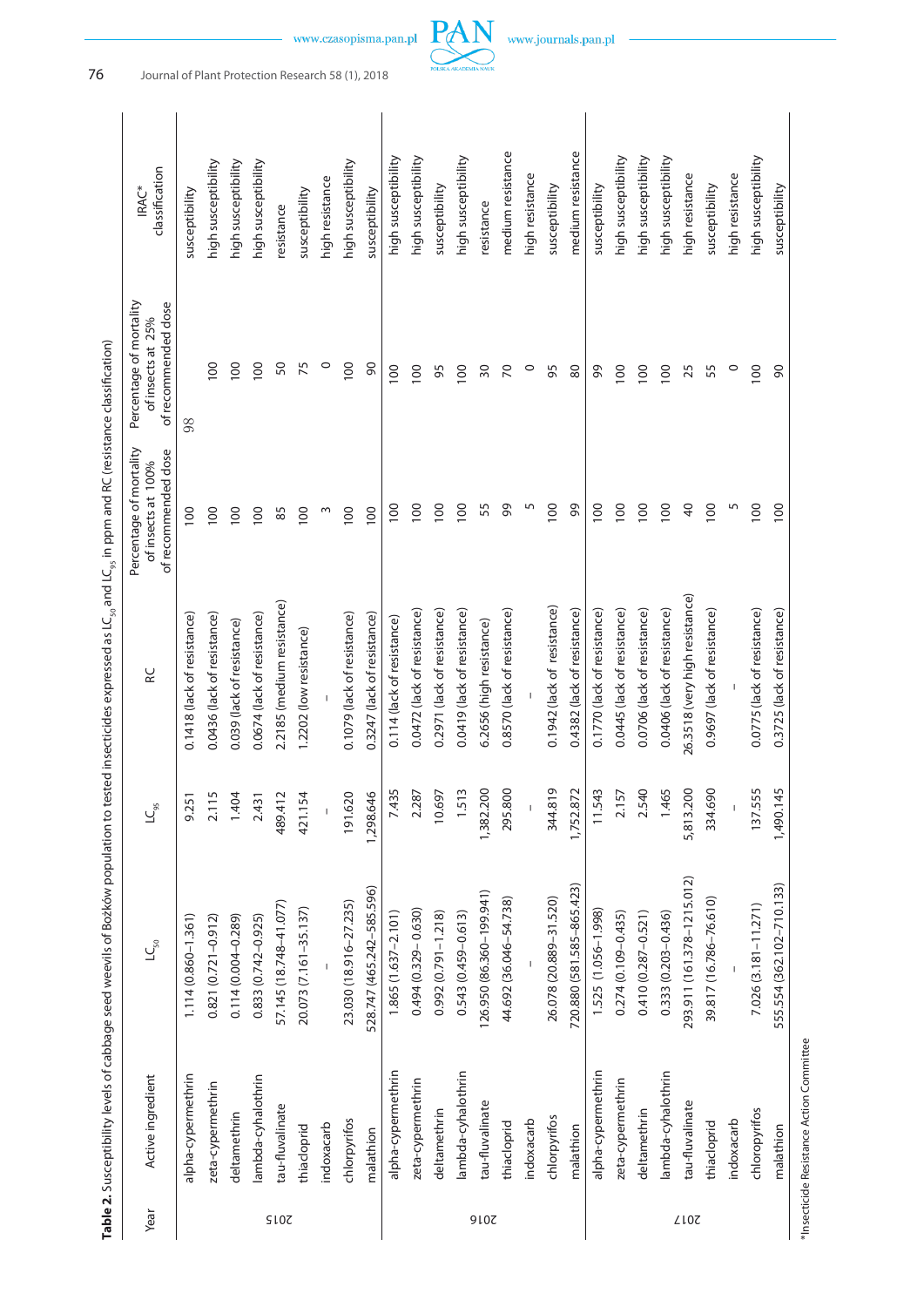|                                                                                                                                              | ercentage of mortality Percentage of mortality<br>of recommended dose<br>of insects at 25% |
|----------------------------------------------------------------------------------------------------------------------------------------------|--------------------------------------------------------------------------------------------|
| vils of Buziole population to tested insecticides expressed as $\mathsf{LC}_s$ and $\mathsf{LC}_s$ in ppm and RC (resistance classification) | of recommended dose<br>of insects at 100%                                                  |
|                                                                                                                                              |                                                                                            |
|                                                                                                                                              |                                                                                            |
|                                                                                                                                              |                                                                                            |
| Table 3. Susceptibility levels of cabbage seed wee                                                                                           | ctive ingredier                                                                            |
|                                                                                                                                              | ear                                                                                        |

|                    |                           |             |                             | of recommended dose | of recommended dose         |                     |
|--------------------|---------------------------|-------------|-----------------------------|---------------------|-----------------------------|---------------------|
| alpha-cypermethrin | 4.219 (2.911-5.852)       | 42.270      | 0.6481 (lack of resistance) | 100                 | 85                          | susceptibility      |
| zeta-cypermethrin  | 0.487 (0.320-0.632)       | 2.755       | 0.0568 (lack of resistance) | 100                 | 100                         | high susceptibility |
| deltamethrin       | 0.574 (0.458-0.680)       | 2.939       | 0.0816 (lack of resistance) | 100                 | 100                         | high susceptibility |
| lambda-cyhalothrin | 0.339 (0.212-0.458)       | 2.836       | 0.0786 (lack of resistance) | 100                 | 100                         | high susceptibility |
| tau-fluvalinate    | 57.918 (27.381-106.277)   | 2,006.700   | 9.0966 (high resistance)    | 65                  | $\mathcal{S}^{\mathcal{O}}$ | resistance          |
| thiacloprid        | 10.410 (6.234-14.494)     | 122.946     | 0.3562 (lack of resistance) | 100                 | $\infty$                    | susceptibility      |
| indoxacarb         |                           |             |                             | S                   | $\circ$                     | high susceptibility |
| chloropyrifos      | 13.234 (9.988-16.327)     | 101.299     | 0.0570 (lack of resistance) | 100                 | 100                         | high susceptibility |
| malathion          | 729.094 (520.094-938.564) | 2,212.141   | 0.5530 (lack of resistance) | 100                 | 75                          | susceptibility      |
| alpha-cypermethrin | 2.121 (1.810-2.446)       | 13.459      | 0.2064 (lack of resistance) | 100                 | 95                          | susceptibility      |
| zeta-cypermethrin  | 0.537 (0.372-0.643)       | 1.390       | 0.0287 (lack of resistance) | 100                 | 100                         | high susceptibility |
| deltamethrin       | 0.463 (0.252-0.700)       | 10.417      | 0.2894 (lack of resistance) | 100                 | $\infty$                    | susceptibility      |
| lambda-cyhalothrin | 0.607 (0.410-0.795)       | 4.962       | 0.1375 (lack of resistance) | 100                 | 100                         | high susceptibility |
| tau-fluvalinate    | 165.460 (111.190-261.823) | 709.328     | 3.2154 (medium resistance)  | 55                  | $\overline{C}$              | resistance          |
| thiacloprid        | 31.683 (22.356-42.086)    | 647.504     | 1.8760 (low resistance)     | $\infty$            | 65                          | medium resistance   |
| indoxacarb         |                           |             |                             | $\sim$              | $\circ$                     | high resistance     |
| chloropyrifos      | 7.075 (2.233-12.097)      | 84.391      | 0.0475 (lack of resistance) | 100                 | 100                         | high susceptibility |
| malathion          | 684.937 (628.211-744.022) | 1,371.065   | 0.3428 (lack of resistance) | 100                 | 85                          | susceptibility      |
| alpha-cypermethrin | 1.749 (1.254-2.261)       | 12.616      | 0.1934 (lack of resistance) | 100                 | 100                         | high susceptibility |
| zeta-cypermethrin  | $0.612(0.411 - 0.772)$    | 2.536       | 0.0523 (lack of resistance) | 100                 | 100                         | high susceptibility |
| deltamethrin       | 0.342 (0.297-0.384)       | 1.100       | 0.0306 (lack of resistance) | 100                 | 100                         | high susceptibility |
| lambda-cyhalothrin | 0.549 (0.440-0.647)       | 2.443       | 0.0677 (lack of resistance) | 100                 | 100                         | high susceptibility |
| tau-fluvalinate    | 136.218 (98.337-200.688)  | 2,014.500   | 9.1319 (high resistance)    | 60                  | 25                          | resistance          |
| thiacloprid        | 71.836 (43.847-115.701)   | 50<br>539.0 | 1.5618 (low resistance)     | 100                 | 45                          | susceptibility      |
| indoxacarb         |                           |             |                             | $\circ$             | $\circ$                     | high resistance     |
| chloropyrifos      | 18.195 (13.231-23.143)    | 157.022     | 0.0884 (lack of resistance) | 100                 | 100                         | high susceptibility |
| malathion          | 585.021 (476.418-686.818) | 1,345.595   | 0.3364 (lack of resistance) | 100                 | 90                          | susceptibility      |



PAN

… 77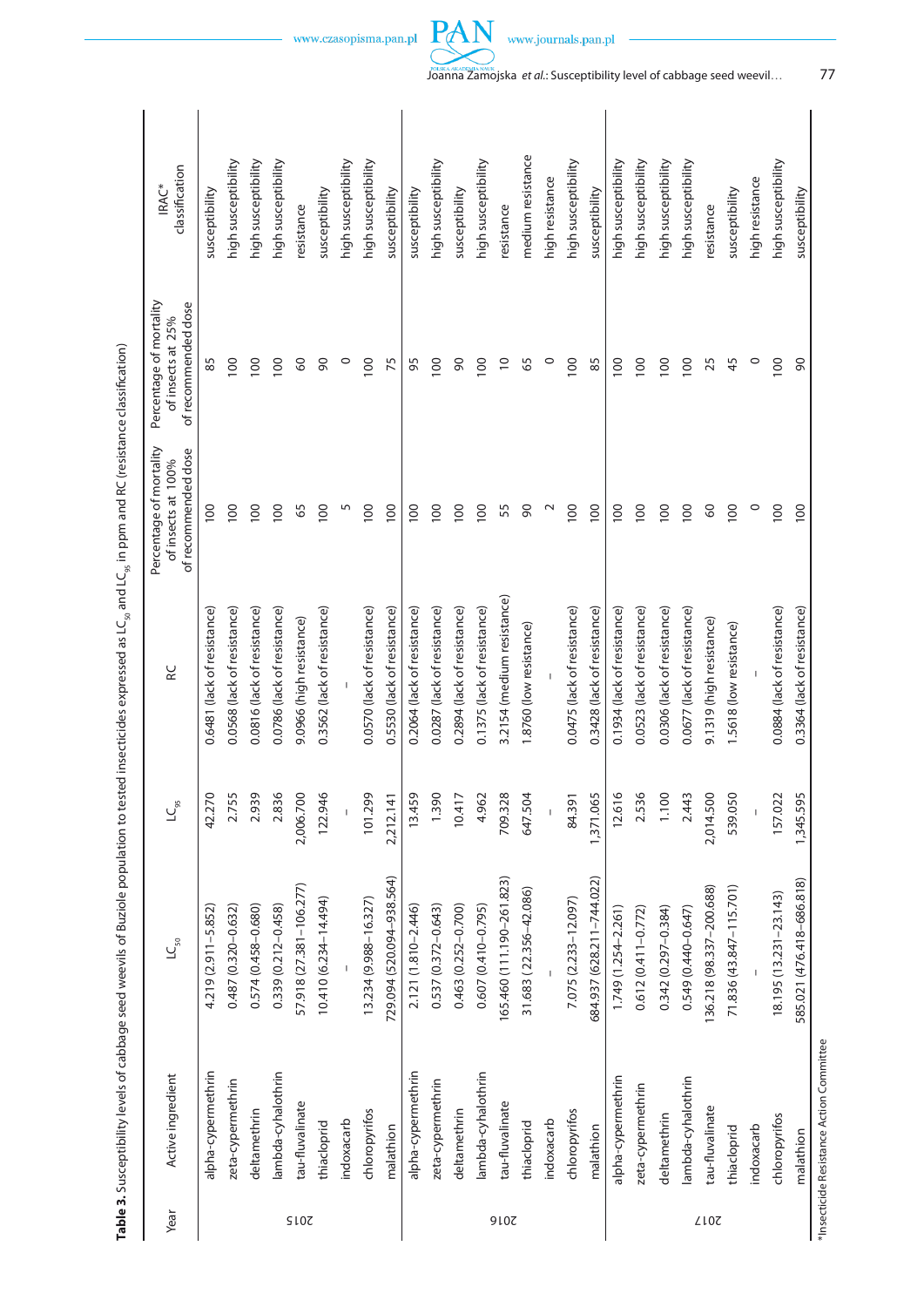Table 4. Susceptibility levels of cabbage seed weevils of Nowy Tomys population to tested insecticides expressed as LC<sub>so</sub> and LC<sub>ss</sub> in ppm and RC (resistance classification)

| medium resistance<br>medium resistance<br>high susceptibility<br>high susceptibility<br>high susceptibility<br>high susceptibility<br>high susceptibility<br>high susceptibility<br>high susceptibility<br>high susceptibility<br>high susceptibility<br>high susceptibility<br>high susceptibility<br>high susceptibility<br>high resistance<br>high resistance<br>high resistance<br>susceptibility<br>susceptibility<br>susceptibility<br>susceptibility<br>susceptibility<br>susceptibility<br>susceptibility<br>resistance<br>resistance<br>resistance<br>98<br>$\overline{0}$<br>$\circ$<br>$\circ$<br>100<br>100<br>100<br>$\overline{a}$<br>95<br>$\circ$<br>100<br>100<br>99<br>100<br>$\infty$<br>100<br>100<br>100<br>20<br>85<br>90<br>85<br>85<br>100<br>100<br>92<br>100<br>100<br>50<br>50<br>99<br>100<br>100<br>100<br>$\overline{70}$<br>100<br>$\circ$<br>100<br>100<br>100<br>100<br>100<br>100<br>$\circ$<br>100<br>99<br>100<br>100<br>$\circ$<br>100<br>100<br>100<br>100<br>100<br>12.2679 (very high resistance)<br>22.7660 (very high resistance)<br>3.3420 (medium resistance)<br>0.4215 (lack of resistance)<br>0.0677 (lack of resistance)<br>0.0418 (lack of resistance)<br>0.1124 (lack of resistance)<br>0.1083 (lack of resistance)<br>0.0640 (lack of resistance)<br>0.2239 (lack of resistance)<br>0.1022 (lack of resistance)<br>0.0565 (lack of resistance)<br>0.0575 (lack of resistance)<br>0.4153 (lack of resistance)<br>0.0472 (lack of resistance)<br>0.1793 (lack of resistance)<br>0.1142 (lack of resistance)<br>0.0638 (lack of resistance)<br>0.0297 (lack of resistance)<br>0.4919 (lack of resistance)<br>0.3346 (lack of resistance)<br>0.2730 (lack of resistance)<br>0.0802 (lack of resistance)<br>0.0297 (lack of resistance)<br>2,706.300<br>100.374<br>5,022.200<br>958<br>2.443<br>737.236<br>37.375<br>3.688<br>145.478<br>719.355<br>7.446<br>3.096<br>1.068<br>2.075<br>169.794<br>5.228<br>2.025<br>4.047<br>113.627<br>1,661.017<br>1.939<br>594.302<br>2.287<br>8.061<br>1,091.<br>273.661 (142.864-1469.150)<br>719.050 (600.988-842.188)<br>185.903 (111.643-418.026)<br>526.348 (277.859-719.355)<br>574.292 (528.192-621.595)<br>88.929 (56.759-142.072)<br>19.027 (15.751-22.253)<br>29.287 (23.737-35.445)<br>16.838 (12.396-21.062)<br>24.102 (14.474-34.887)<br>46.605 (31.718-67.392)<br>$0.220(0.162 - 0.271)$<br>$0.753(0.350 - 1.136)$<br>0.584 (0.438-0.700)<br>0.837 (0.704-0.958)<br>0.843 (0.741-0.949)<br>0.549 (0.440-0.647)<br>2.975 (0.105-7.004)<br>0.781 (0.520-1.046)<br>0.827 (0.709-0.945)<br>0.472 (0.387-0.559)<br>0.494 (0.329-0.630)<br>1.128 (0.863-1.370)<br>0.864 (0.707-0.973)<br>*Insecticide Resistance Action Committee<br>alpha-cypermethrin<br>alpha-cypermethrin<br>lambda-cyhalothrin<br>alpha-cypermethrin<br>lambda-cyhalothrin<br>lambda-cyhalothrin<br>zeta-cypermethrin<br>zeta-cypermethrin<br>zeta-cypermethrin<br>tau-fluvalinate<br>tau-fluvalinate<br>tau-fluvalinate<br>chloropyrifos<br>chloropyrifos<br>chloropyrifos<br>deltamethrin<br>deltamethrin<br>deltamethrin<br>indoxakarb<br>indoxacarb<br>indoxacarb<br>thiacloprid<br>thiacloprid<br>thiacloprid<br>malathion<br>malathion<br>malathion<br><b>SI07</b><br>9107<br><b>ZLOZ</b> | Year | Active ingredient | $LC_{50}$ | $\mathsf{LC}_{\mathsf{gs}}$ | <b>RC</b> | Percentage of mortality<br>of recommended dose<br>of insects at 100% | Percentage of mortality<br>of recommended dose<br>of insects at 25% | classification<br>IRAC* |  |
|----------------------------------------------------------------------------------------------------------------------------------------------------------------------------------------------------------------------------------------------------------------------------------------------------------------------------------------------------------------------------------------------------------------------------------------------------------------------------------------------------------------------------------------------------------------------------------------------------------------------------------------------------------------------------------------------------------------------------------------------------------------------------------------------------------------------------------------------------------------------------------------------------------------------------------------------------------------------------------------------------------------------------------------------------------------------------------------------------------------------------------------------------------------------------------------------------------------------------------------------------------------------------------------------------------------------------------------------------------------------------------------------------------------------------------------------------------------------------------------------------------------------------------------------------------------------------------------------------------------------------------------------------------------------------------------------------------------------------------------------------------------------------------------------------------------------------------------------------------------------------------------------------------------------------------------------------------------------------------------------------------------------------------------------------------------------------------------------------------------------------------------------------------------------------------------------------------------------------------------------------------------------------------------------------------------------------------------------------------------------------------------------------------------------------------------------------------------------------------------------------------------------------------------------------------------------------------------------------------------------------------------------------------------------------------------------------------------------------------------------------------------------------------------------------------------------------------------------------------------------------------------------------------------------------------------------------------------------------------------------------------------------------------------------------------------------------------------------------------------------------------------------------------------------------------------------------------------------------------------------------------------|------|-------------------|-----------|-----------------------------|-----------|----------------------------------------------------------------------|---------------------------------------------------------------------|-------------------------|--|
|                                                                                                                                                                                                                                                                                                                                                                                                                                                                                                                                                                                                                                                                                                                                                                                                                                                                                                                                                                                                                                                                                                                                                                                                                                                                                                                                                                                                                                                                                                                                                                                                                                                                                                                                                                                                                                                                                                                                                                                                                                                                                                                                                                                                                                                                                                                                                                                                                                                                                                                                                                                                                                                                                                                                                                                                                                                                                                                                                                                                                                                                                                                                                                                                                                                                |      |                   |           |                             |           |                                                                      |                                                                     |                         |  |
|                                                                                                                                                                                                                                                                                                                                                                                                                                                                                                                                                                                                                                                                                                                                                                                                                                                                                                                                                                                                                                                                                                                                                                                                                                                                                                                                                                                                                                                                                                                                                                                                                                                                                                                                                                                                                                                                                                                                                                                                                                                                                                                                                                                                                                                                                                                                                                                                                                                                                                                                                                                                                                                                                                                                                                                                                                                                                                                                                                                                                                                                                                                                                                                                                                                                |      |                   |           |                             |           |                                                                      |                                                                     |                         |  |
|                                                                                                                                                                                                                                                                                                                                                                                                                                                                                                                                                                                                                                                                                                                                                                                                                                                                                                                                                                                                                                                                                                                                                                                                                                                                                                                                                                                                                                                                                                                                                                                                                                                                                                                                                                                                                                                                                                                                                                                                                                                                                                                                                                                                                                                                                                                                                                                                                                                                                                                                                                                                                                                                                                                                                                                                                                                                                                                                                                                                                                                                                                                                                                                                                                                                |      |                   |           |                             |           |                                                                      |                                                                     |                         |  |
|                                                                                                                                                                                                                                                                                                                                                                                                                                                                                                                                                                                                                                                                                                                                                                                                                                                                                                                                                                                                                                                                                                                                                                                                                                                                                                                                                                                                                                                                                                                                                                                                                                                                                                                                                                                                                                                                                                                                                                                                                                                                                                                                                                                                                                                                                                                                                                                                                                                                                                                                                                                                                                                                                                                                                                                                                                                                                                                                                                                                                                                                                                                                                                                                                                                                |      |                   |           |                             |           |                                                                      |                                                                     |                         |  |
|                                                                                                                                                                                                                                                                                                                                                                                                                                                                                                                                                                                                                                                                                                                                                                                                                                                                                                                                                                                                                                                                                                                                                                                                                                                                                                                                                                                                                                                                                                                                                                                                                                                                                                                                                                                                                                                                                                                                                                                                                                                                                                                                                                                                                                                                                                                                                                                                                                                                                                                                                                                                                                                                                                                                                                                                                                                                                                                                                                                                                                                                                                                                                                                                                                                                |      |                   |           |                             |           |                                                                      |                                                                     |                         |  |
|                                                                                                                                                                                                                                                                                                                                                                                                                                                                                                                                                                                                                                                                                                                                                                                                                                                                                                                                                                                                                                                                                                                                                                                                                                                                                                                                                                                                                                                                                                                                                                                                                                                                                                                                                                                                                                                                                                                                                                                                                                                                                                                                                                                                                                                                                                                                                                                                                                                                                                                                                                                                                                                                                                                                                                                                                                                                                                                                                                                                                                                                                                                                                                                                                                                                |      |                   |           |                             |           |                                                                      |                                                                     |                         |  |
|                                                                                                                                                                                                                                                                                                                                                                                                                                                                                                                                                                                                                                                                                                                                                                                                                                                                                                                                                                                                                                                                                                                                                                                                                                                                                                                                                                                                                                                                                                                                                                                                                                                                                                                                                                                                                                                                                                                                                                                                                                                                                                                                                                                                                                                                                                                                                                                                                                                                                                                                                                                                                                                                                                                                                                                                                                                                                                                                                                                                                                                                                                                                                                                                                                                                |      |                   |           |                             |           |                                                                      |                                                                     |                         |  |
|                                                                                                                                                                                                                                                                                                                                                                                                                                                                                                                                                                                                                                                                                                                                                                                                                                                                                                                                                                                                                                                                                                                                                                                                                                                                                                                                                                                                                                                                                                                                                                                                                                                                                                                                                                                                                                                                                                                                                                                                                                                                                                                                                                                                                                                                                                                                                                                                                                                                                                                                                                                                                                                                                                                                                                                                                                                                                                                                                                                                                                                                                                                                                                                                                                                                |      |                   |           |                             |           |                                                                      |                                                                     |                         |  |
|                                                                                                                                                                                                                                                                                                                                                                                                                                                                                                                                                                                                                                                                                                                                                                                                                                                                                                                                                                                                                                                                                                                                                                                                                                                                                                                                                                                                                                                                                                                                                                                                                                                                                                                                                                                                                                                                                                                                                                                                                                                                                                                                                                                                                                                                                                                                                                                                                                                                                                                                                                                                                                                                                                                                                                                                                                                                                                                                                                                                                                                                                                                                                                                                                                                                |      |                   |           |                             |           |                                                                      |                                                                     |                         |  |
|                                                                                                                                                                                                                                                                                                                                                                                                                                                                                                                                                                                                                                                                                                                                                                                                                                                                                                                                                                                                                                                                                                                                                                                                                                                                                                                                                                                                                                                                                                                                                                                                                                                                                                                                                                                                                                                                                                                                                                                                                                                                                                                                                                                                                                                                                                                                                                                                                                                                                                                                                                                                                                                                                                                                                                                                                                                                                                                                                                                                                                                                                                                                                                                                                                                                |      |                   |           |                             |           |                                                                      |                                                                     |                         |  |
|                                                                                                                                                                                                                                                                                                                                                                                                                                                                                                                                                                                                                                                                                                                                                                                                                                                                                                                                                                                                                                                                                                                                                                                                                                                                                                                                                                                                                                                                                                                                                                                                                                                                                                                                                                                                                                                                                                                                                                                                                                                                                                                                                                                                                                                                                                                                                                                                                                                                                                                                                                                                                                                                                                                                                                                                                                                                                                                                                                                                                                                                                                                                                                                                                                                                |      |                   |           |                             |           |                                                                      |                                                                     |                         |  |
|                                                                                                                                                                                                                                                                                                                                                                                                                                                                                                                                                                                                                                                                                                                                                                                                                                                                                                                                                                                                                                                                                                                                                                                                                                                                                                                                                                                                                                                                                                                                                                                                                                                                                                                                                                                                                                                                                                                                                                                                                                                                                                                                                                                                                                                                                                                                                                                                                                                                                                                                                                                                                                                                                                                                                                                                                                                                                                                                                                                                                                                                                                                                                                                                                                                                |      |                   |           |                             |           |                                                                      |                                                                     |                         |  |
|                                                                                                                                                                                                                                                                                                                                                                                                                                                                                                                                                                                                                                                                                                                                                                                                                                                                                                                                                                                                                                                                                                                                                                                                                                                                                                                                                                                                                                                                                                                                                                                                                                                                                                                                                                                                                                                                                                                                                                                                                                                                                                                                                                                                                                                                                                                                                                                                                                                                                                                                                                                                                                                                                                                                                                                                                                                                                                                                                                                                                                                                                                                                                                                                                                                                |      |                   |           |                             |           |                                                                      |                                                                     |                         |  |
|                                                                                                                                                                                                                                                                                                                                                                                                                                                                                                                                                                                                                                                                                                                                                                                                                                                                                                                                                                                                                                                                                                                                                                                                                                                                                                                                                                                                                                                                                                                                                                                                                                                                                                                                                                                                                                                                                                                                                                                                                                                                                                                                                                                                                                                                                                                                                                                                                                                                                                                                                                                                                                                                                                                                                                                                                                                                                                                                                                                                                                                                                                                                                                                                                                                                |      |                   |           |                             |           |                                                                      |                                                                     |                         |  |
|                                                                                                                                                                                                                                                                                                                                                                                                                                                                                                                                                                                                                                                                                                                                                                                                                                                                                                                                                                                                                                                                                                                                                                                                                                                                                                                                                                                                                                                                                                                                                                                                                                                                                                                                                                                                                                                                                                                                                                                                                                                                                                                                                                                                                                                                                                                                                                                                                                                                                                                                                                                                                                                                                                                                                                                                                                                                                                                                                                                                                                                                                                                                                                                                                                                                |      |                   |           |                             |           |                                                                      |                                                                     |                         |  |
|                                                                                                                                                                                                                                                                                                                                                                                                                                                                                                                                                                                                                                                                                                                                                                                                                                                                                                                                                                                                                                                                                                                                                                                                                                                                                                                                                                                                                                                                                                                                                                                                                                                                                                                                                                                                                                                                                                                                                                                                                                                                                                                                                                                                                                                                                                                                                                                                                                                                                                                                                                                                                                                                                                                                                                                                                                                                                                                                                                                                                                                                                                                                                                                                                                                                |      |                   |           |                             |           |                                                                      |                                                                     |                         |  |
|                                                                                                                                                                                                                                                                                                                                                                                                                                                                                                                                                                                                                                                                                                                                                                                                                                                                                                                                                                                                                                                                                                                                                                                                                                                                                                                                                                                                                                                                                                                                                                                                                                                                                                                                                                                                                                                                                                                                                                                                                                                                                                                                                                                                                                                                                                                                                                                                                                                                                                                                                                                                                                                                                                                                                                                                                                                                                                                                                                                                                                                                                                                                                                                                                                                                |      |                   |           |                             |           |                                                                      |                                                                     |                         |  |
|                                                                                                                                                                                                                                                                                                                                                                                                                                                                                                                                                                                                                                                                                                                                                                                                                                                                                                                                                                                                                                                                                                                                                                                                                                                                                                                                                                                                                                                                                                                                                                                                                                                                                                                                                                                                                                                                                                                                                                                                                                                                                                                                                                                                                                                                                                                                                                                                                                                                                                                                                                                                                                                                                                                                                                                                                                                                                                                                                                                                                                                                                                                                                                                                                                                                |      |                   |           |                             |           |                                                                      |                                                                     |                         |  |
|                                                                                                                                                                                                                                                                                                                                                                                                                                                                                                                                                                                                                                                                                                                                                                                                                                                                                                                                                                                                                                                                                                                                                                                                                                                                                                                                                                                                                                                                                                                                                                                                                                                                                                                                                                                                                                                                                                                                                                                                                                                                                                                                                                                                                                                                                                                                                                                                                                                                                                                                                                                                                                                                                                                                                                                                                                                                                                                                                                                                                                                                                                                                                                                                                                                                |      |                   |           |                             |           |                                                                      |                                                                     |                         |  |
|                                                                                                                                                                                                                                                                                                                                                                                                                                                                                                                                                                                                                                                                                                                                                                                                                                                                                                                                                                                                                                                                                                                                                                                                                                                                                                                                                                                                                                                                                                                                                                                                                                                                                                                                                                                                                                                                                                                                                                                                                                                                                                                                                                                                                                                                                                                                                                                                                                                                                                                                                                                                                                                                                                                                                                                                                                                                                                                                                                                                                                                                                                                                                                                                                                                                |      |                   |           |                             |           |                                                                      |                                                                     |                         |  |
|                                                                                                                                                                                                                                                                                                                                                                                                                                                                                                                                                                                                                                                                                                                                                                                                                                                                                                                                                                                                                                                                                                                                                                                                                                                                                                                                                                                                                                                                                                                                                                                                                                                                                                                                                                                                                                                                                                                                                                                                                                                                                                                                                                                                                                                                                                                                                                                                                                                                                                                                                                                                                                                                                                                                                                                                                                                                                                                                                                                                                                                                                                                                                                                                                                                                |      |                   |           |                             |           |                                                                      |                                                                     |                         |  |
|                                                                                                                                                                                                                                                                                                                                                                                                                                                                                                                                                                                                                                                                                                                                                                                                                                                                                                                                                                                                                                                                                                                                                                                                                                                                                                                                                                                                                                                                                                                                                                                                                                                                                                                                                                                                                                                                                                                                                                                                                                                                                                                                                                                                                                                                                                                                                                                                                                                                                                                                                                                                                                                                                                                                                                                                                                                                                                                                                                                                                                                                                                                                                                                                                                                                |      |                   |           |                             |           |                                                                      |                                                                     |                         |  |
|                                                                                                                                                                                                                                                                                                                                                                                                                                                                                                                                                                                                                                                                                                                                                                                                                                                                                                                                                                                                                                                                                                                                                                                                                                                                                                                                                                                                                                                                                                                                                                                                                                                                                                                                                                                                                                                                                                                                                                                                                                                                                                                                                                                                                                                                                                                                                                                                                                                                                                                                                                                                                                                                                                                                                                                                                                                                                                                                                                                                                                                                                                                                                                                                                                                                |      |                   |           |                             |           |                                                                      |                                                                     |                         |  |
|                                                                                                                                                                                                                                                                                                                                                                                                                                                                                                                                                                                                                                                                                                                                                                                                                                                                                                                                                                                                                                                                                                                                                                                                                                                                                                                                                                                                                                                                                                                                                                                                                                                                                                                                                                                                                                                                                                                                                                                                                                                                                                                                                                                                                                                                                                                                                                                                                                                                                                                                                                                                                                                                                                                                                                                                                                                                                                                                                                                                                                                                                                                                                                                                                                                                |      |                   |           |                             |           |                                                                      |                                                                     |                         |  |
|                                                                                                                                                                                                                                                                                                                                                                                                                                                                                                                                                                                                                                                                                                                                                                                                                                                                                                                                                                                                                                                                                                                                                                                                                                                                                                                                                                                                                                                                                                                                                                                                                                                                                                                                                                                                                                                                                                                                                                                                                                                                                                                                                                                                                                                                                                                                                                                                                                                                                                                                                                                                                                                                                                                                                                                                                                                                                                                                                                                                                                                                                                                                                                                                                                                                |      |                   |           |                             |           |                                                                      |                                                                     |                         |  |
|                                                                                                                                                                                                                                                                                                                                                                                                                                                                                                                                                                                                                                                                                                                                                                                                                                                                                                                                                                                                                                                                                                                                                                                                                                                                                                                                                                                                                                                                                                                                                                                                                                                                                                                                                                                                                                                                                                                                                                                                                                                                                                                                                                                                                                                                                                                                                                                                                                                                                                                                                                                                                                                                                                                                                                                                                                                                                                                                                                                                                                                                                                                                                                                                                                                                |      |                   |           |                             |           |                                                                      |                                                                     |                         |  |
|                                                                                                                                                                                                                                                                                                                                                                                                                                                                                                                                                                                                                                                                                                                                                                                                                                                                                                                                                                                                                                                                                                                                                                                                                                                                                                                                                                                                                                                                                                                                                                                                                                                                                                                                                                                                                                                                                                                                                                                                                                                                                                                                                                                                                                                                                                                                                                                                                                                                                                                                                                                                                                                                                                                                                                                                                                                                                                                                                                                                                                                                                                                                                                                                                                                                |      |                   |           |                             |           |                                                                      |                                                                     |                         |  |

78 Journal of Plant Protection Research 58 (1), 2018



PAN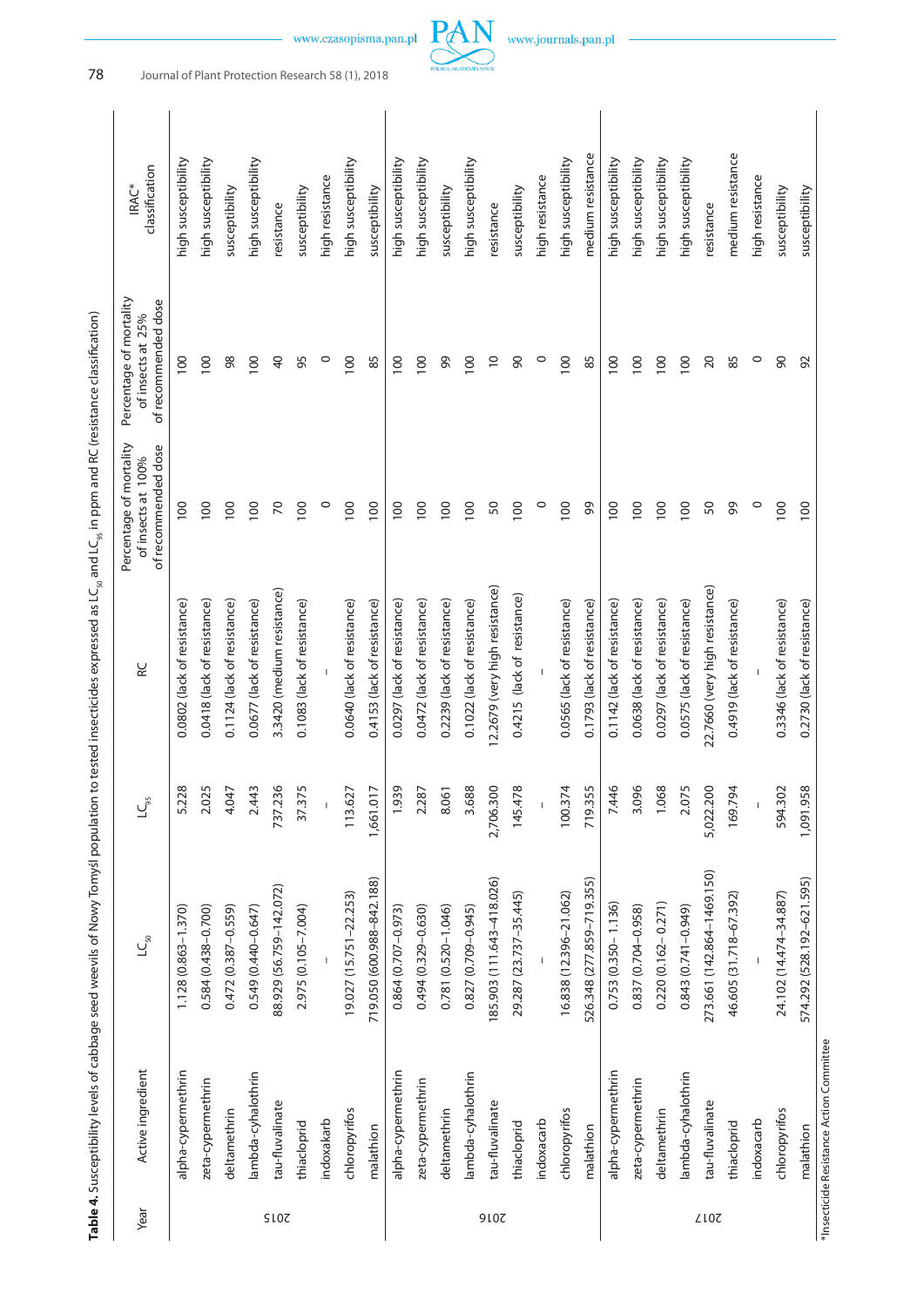|             |                    |                           |                | SO                             |                                                                      |                                                                     |                                |
|-------------|--------------------|---------------------------|----------------|--------------------------------|----------------------------------------------------------------------|---------------------------------------------------------------------|--------------------------------|
| Year        | Active ingredient  | $LC_{\rm 50}$             | $LC_{\rm{gs}}$ | RC                             | Percentage of mortality<br>of recommended dose<br>of insects at 100% | Percentage of mortality<br>of recommended dose<br>of insects at 25% | classification<br><b>IRAC*</b> |
|             | alpha-cypermethrin | 1.192 (0.974-1.399)       | 6.386          | 0.0979 (lack of resistance)    | 100                                                                  | 100                                                                 | high susceptibility            |
|             | zeta-cypermethrin  | $0.764(0.623 - 0.891)$    | 3.151          | 0.0650 (lack of resistance)    | 100                                                                  | 100                                                                 | high susceptibility            |
|             | deltamethrin       | 0.221 (0.088-0.340)       | 1.310          | 0.0364 (lack of resistance)    | 100                                                                  | 100                                                                 | high susceptibility            |
|             | lambda-cyhalothrin | 0.468 (0.358-0.560)       | 1.928          | 0.0534 (lack of resistance)    | 100                                                                  | 100                                                                 | high susceptibility            |
| <b>SI07</b> | tau-fluvalinate    | 66.664 (52.400-83.992)    | 3,151.200      | 14.2847 (very high resistance) | 75                                                                   | 45                                                                  | resistance                     |
|             | thiacloprid        | 6.835 (2.014-11.770)      | 93.797         | 0.2718 (lack of resistance)    | 100                                                                  | $\infty$                                                            | susceptibility                 |
|             | indoxacarb         |                           | $\mathbf{I}$   |                                | S                                                                    | $\circ$                                                             | high resistance                |
|             | chloropyrifos      | 24.999 (21.739-28.349)    | 111.190        | 0.0626 (lack of resistance)    | 100                                                                  | 100                                                                 | high susceptibility            |
|             | malathion          | 568.443 (423.655–712.609) | 1,125.302      | 0.2813 (lack of resistance)    | 100                                                                  | 95                                                                  | susceptibility                 |
|             | alpha-cypermethrin | $0.912(0.521 - 1.278)$    | 7.753          | 0.1189 (lack of resistance)    | 100                                                                  | 100                                                                 | high susceptibility            |
|             | zeta-cypermethrin  | $0.550(0.484 - 0.616)$    | 1.811          | 0.0373 (lack of resistance)    | 100                                                                  | 100                                                                 | high susceptibility            |
|             | deltamethrin       | $0.972(0.839 - 1.117)$    | 6.905          | 0.1918 (lack of resistance)    | 100                                                                  | $98$                                                                | susceptibility                 |
|             | ambda-cyhalothrin  | 1.871 (1.239-2.726)       | 7.166          | 0.1986 (lack of resistance)    | 100                                                                  | 100                                                                 | high susceptibility            |
| 910Z        | tau-fluvalinate    | 293.934 (222.997-432.750) | 2,334.800      | 10.5839 (very high resistance) | 35                                                                   | $\overline{0}$                                                      | high resistance                |
|             | thiacloprid        | 47.792 (40.413-56.312)    | 195.444        | 0.5663 (lack of resistance)    | 98                                                                   | 80                                                                  | medium resistance              |
|             | indoxacarb         |                           |                |                                | $\circ$                                                              | $\circ$                                                             | high resistance                |
|             | chloropyrifos      | 17.085 (10.703-23.291)    | 177.782        | 0.1001 (lack of resistance)    | 100                                                                  | 99                                                                  | susceptibility                 |
|             | malathion          | 615.778 (392.825-825.126) | 1,454.780      | 0.3637 (lack of resistance)    | 100                                                                  | 90                                                                  | susceptibility                 |
|             | alpha-cypermethrin | 1.433 (1.133-1.725)       | 6.628          | 0.1016 (lack of resistance)    | 100                                                                  | 100                                                                 | high susceptibility            |
|             | zeta-cypermethrin  | 0.672 (0.446-0.870)       | 3.739          | 0.0771 (lack of resistance)    | 100                                                                  | 100                                                                 | high susceptibility            |
|             | deltamethrin       | 0.331 (0.268-0.392)       | 1.977          | 0.0549 (lack of resistance)    | 100                                                                  | 100                                                                 | high susceptibility            |
|             | lambda-cyhalothrin | 0.496 (0.390-0.585)       | 1.923          | 0.0533 (lack of resistance)    | 100                                                                  | 100                                                                 | high susceptibility            |
| <b>ZLOZ</b> | tau-fluvalinate    | 149.618 (112.063-207.876) | 918.580        | 4.1640 (medium resistance)     | 65                                                                   | 20                                                                  | resistance                     |
|             | thiacloprid        |                           |                |                                | 100                                                                  | 5                                                                   | susceptibility                 |
|             | indoxacarb         |                           |                |                                | $\circ$                                                              | $\circ$                                                             | high resistance                |
|             | chloropyrifos      | 35.754 (29.966-41.941)    | 346.972        | 0.1954 (lack of resistance)    | 100                                                                  | 95                                                                  | susceptibility                 |

**Table 5.** Susceptibility levels of cabbage seed weevils of Szczecinek population to tested insecticides expressed as LC50 and LC95 in ppm and RC (resistance classification)

\*Insecticide Resistance Action Committee \*Insecticide Resistance Action Committee

malathion

malathion 435.513 (345.696–5096-5096-5096-5096-50929 (lack of resistance) 100 0.3729 (lack of resistance) 100

0.3729 (lack of resistance)

1,491.762

435.513 (345.696-509.234)



PAN

susceptibility

85

100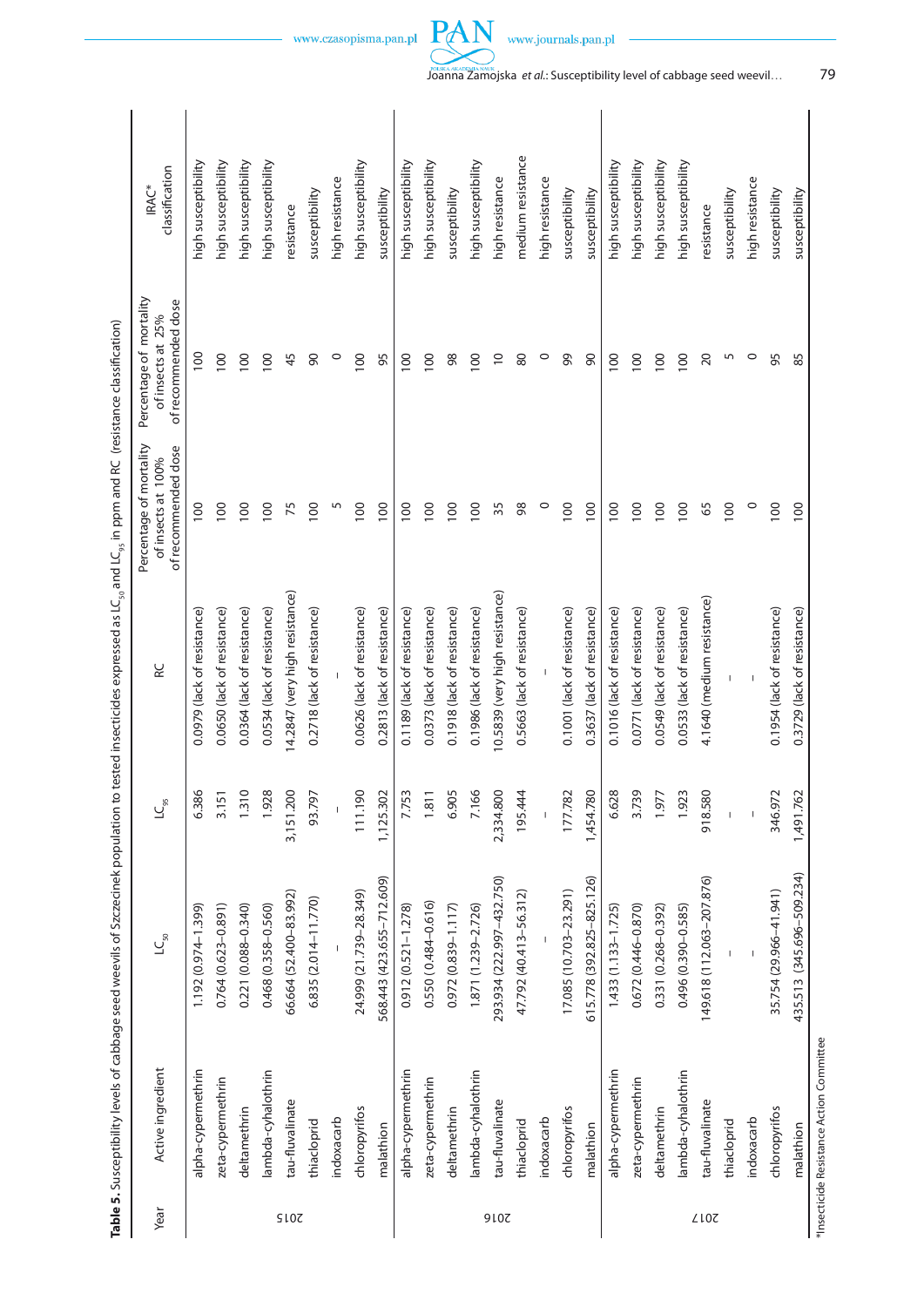| medium resistance<br>high susceptibility<br>high susceptibility<br>high susceptibility<br>high susceptibility<br>high susceptibility<br>high susceptibility<br>high susceptibility<br>high susceptibility<br>high susceptibility<br>high susceptibility<br>high susceptibility<br>high susceptibility<br>high susceptibility<br>high resistance<br>high resistance<br>high resistance<br>high resistance<br>high resistance<br>susceptibility<br>susceptibility<br>susceptibility<br>susceptibility<br>susceptibility<br>susceptibility<br>susceptibility<br>resistance<br>99<br>100<br>100<br>55<br>100<br>$\circ$<br>100<br>95<br>100<br>85<br>$\supseteq$<br>90<br>$\circ$<br>100<br>98<br>100<br>100<br>100<br>$\overline{0}$<br>100<br>$\circ$<br>90<br>95<br>100<br>90<br>100<br>100<br>100<br>30<br>90<br>100<br>100<br>100<br>100<br>$\overline{70}$<br>100<br>$\sim$<br>100<br>100<br>100<br>100<br>5<br>100<br>100<br>100<br>100<br>35<br>100<br>5<br>100<br>100<br>100<br>100<br>100<br>12.9651 (very high resistance)<br>11.9411 (very high resistance)<br>27.4180 (very high resistance)<br>0.1014 (lack of resistance)<br>0.0354 (lack of resistance)<br>0.0816 (lack of resistance)<br>0.0820 (lack of resistance)<br>0.5779 (lack of resistance)<br>0.1485 (lack of resistance)<br>0.0558 (lack of resistance)<br>0.1896 (lack of resistance)<br>0.2647 (lack of resistance)<br>0.3609 (lack of resistance)<br>0.5524 (lack of resistance)<br>0.0476 (lack of resistance)<br>0.2138 (lack of resistance)<br>0.1485 (lack of resistance)<br>0.1493 (lack of resistance)<br>0.1041 (lack of resistance)<br>0.1562 (lack of resistance)<br>0.1696 (lack of resistance)<br>0.7030 (lack of resistance)<br>0.2489 (lack of resistance)<br>1.1611 (low resistance)<br>855.364<br>995.512<br>3.649<br>62.820<br>3.959<br>2,634.200<br>145.580<br>6,048.400<br>1,026.368<br>10.189<br>2.014<br>2,860.100<br>65.466<br>1,058.757<br>23.540<br>19.888<br>7.202<br>5.376<br>3.756<br>7.202<br>1.717<br>400.762<br>11.062<br>242.627<br>476.951 (277.776-1867.496)<br>566.480 (521.846-612.346)<br>330.067 (241.236-534.419)<br>623.595 (582.291-672.417)<br>533.657 (500.588-570.696)<br>93.252 (68.947-123.890)<br>48.845 (27.604 - 82.267)<br>53.485 (40.599-69.461)<br>29.254 (23.277-35.694)<br>44.754 (24.275-70.359)<br>17.102 (14.657-19.422)<br>11.041 (6.089-15.360)<br>$1.821(1.309 - 2.417)$<br>1.528 (1.016-2.044)<br>$0.443(0.329 - 0.541)$<br>$0.942(0.681 - 1.261)$<br>0.773 (0.536-0.983)<br>0.511 (0.413-0.593)<br>2.450 (1.801-3.290)<br>0.500 (0.196-0.770)<br>$1.587(1.065 - 2.114)$<br>2.450 (1.801-3.290)<br>0.830 (0.649-1.043)<br>2.178 (1.646-2.749)<br>alpha-cypermethrin<br>alpha-cypermethrin<br>alpha-cypermethrin<br>lambda-cyhalothrin<br>lambda-cyhalothrin<br>lambda-cyhalothrin<br>zeta-cypermethrin<br>zeta-cypermethrin<br>zeta-cypermethrin<br>tau-fluvalinate<br>tau-fluvalinate<br>tau-fluvalinate<br>chloropyrifos<br>chloropyrifos<br>deltamethrin<br>deltamethrin<br>deltamethrin<br>chloropyrifos<br>indoxakarb<br>indoxakarb<br>indoxacarb<br>thiacloprid<br>thiacloprid<br>thiacloprid<br>malathion<br>malathion<br>malathion<br><b>2015</b><br>910Z<br><b>7017</b> | Year | Active ingredient | $L_{50}$ | $LC_{\rm{gs}}$ | œ | Percentage of mortality<br>of recommended dose<br>of insects at 100% | Percentage of mortality<br>of recommended dose<br>of insects at 25% | classification<br>IRAC* |
|-----------------------------------------------------------------------------------------------------------------------------------------------------------------------------------------------------------------------------------------------------------------------------------------------------------------------------------------------------------------------------------------------------------------------------------------------------------------------------------------------------------------------------------------------------------------------------------------------------------------------------------------------------------------------------------------------------------------------------------------------------------------------------------------------------------------------------------------------------------------------------------------------------------------------------------------------------------------------------------------------------------------------------------------------------------------------------------------------------------------------------------------------------------------------------------------------------------------------------------------------------------------------------------------------------------------------------------------------------------------------------------------------------------------------------------------------------------------------------------------------------------------------------------------------------------------------------------------------------------------------------------------------------------------------------------------------------------------------------------------------------------------------------------------------------------------------------------------------------------------------------------------------------------------------------------------------------------------------------------------------------------------------------------------------------------------------------------------------------------------------------------------------------------------------------------------------------------------------------------------------------------------------------------------------------------------------------------------------------------------------------------------------------------------------------------------------------------------------------------------------------------------------------------------------------------------------------------------------------------------------------------------------------------------------------------------------------------------------------------------------------------------------------------------------------------------------------------------------------------------------------------------------------------------------------------------------------------------------------------------------------------------------------------------------------------------------------------------------------------------------------------------------------------------------------------------------------------------------|------|-------------------|----------|----------------|---|----------------------------------------------------------------------|---------------------------------------------------------------------|-------------------------|
|                                                                                                                                                                                                                                                                                                                                                                                                                                                                                                                                                                                                                                                                                                                                                                                                                                                                                                                                                                                                                                                                                                                                                                                                                                                                                                                                                                                                                                                                                                                                                                                                                                                                                                                                                                                                                                                                                                                                                                                                                                                                                                                                                                                                                                                                                                                                                                                                                                                                                                                                                                                                                                                                                                                                                                                                                                                                                                                                                                                                                                                                                                                                                                                                                       |      |                   |          |                |   |                                                                      |                                                                     |                         |
|                                                                                                                                                                                                                                                                                                                                                                                                                                                                                                                                                                                                                                                                                                                                                                                                                                                                                                                                                                                                                                                                                                                                                                                                                                                                                                                                                                                                                                                                                                                                                                                                                                                                                                                                                                                                                                                                                                                                                                                                                                                                                                                                                                                                                                                                                                                                                                                                                                                                                                                                                                                                                                                                                                                                                                                                                                                                                                                                                                                                                                                                                                                                                                                                                       |      |                   |          |                |   |                                                                      |                                                                     |                         |
|                                                                                                                                                                                                                                                                                                                                                                                                                                                                                                                                                                                                                                                                                                                                                                                                                                                                                                                                                                                                                                                                                                                                                                                                                                                                                                                                                                                                                                                                                                                                                                                                                                                                                                                                                                                                                                                                                                                                                                                                                                                                                                                                                                                                                                                                                                                                                                                                                                                                                                                                                                                                                                                                                                                                                                                                                                                                                                                                                                                                                                                                                                                                                                                                                       |      |                   |          |                |   |                                                                      |                                                                     |                         |
|                                                                                                                                                                                                                                                                                                                                                                                                                                                                                                                                                                                                                                                                                                                                                                                                                                                                                                                                                                                                                                                                                                                                                                                                                                                                                                                                                                                                                                                                                                                                                                                                                                                                                                                                                                                                                                                                                                                                                                                                                                                                                                                                                                                                                                                                                                                                                                                                                                                                                                                                                                                                                                                                                                                                                                                                                                                                                                                                                                                                                                                                                                                                                                                                                       |      |                   |          |                |   |                                                                      |                                                                     |                         |
|                                                                                                                                                                                                                                                                                                                                                                                                                                                                                                                                                                                                                                                                                                                                                                                                                                                                                                                                                                                                                                                                                                                                                                                                                                                                                                                                                                                                                                                                                                                                                                                                                                                                                                                                                                                                                                                                                                                                                                                                                                                                                                                                                                                                                                                                                                                                                                                                                                                                                                                                                                                                                                                                                                                                                                                                                                                                                                                                                                                                                                                                                                                                                                                                                       |      |                   |          |                |   |                                                                      |                                                                     |                         |
|                                                                                                                                                                                                                                                                                                                                                                                                                                                                                                                                                                                                                                                                                                                                                                                                                                                                                                                                                                                                                                                                                                                                                                                                                                                                                                                                                                                                                                                                                                                                                                                                                                                                                                                                                                                                                                                                                                                                                                                                                                                                                                                                                                                                                                                                                                                                                                                                                                                                                                                                                                                                                                                                                                                                                                                                                                                                                                                                                                                                                                                                                                                                                                                                                       |      |                   |          |                |   |                                                                      |                                                                     |                         |
|                                                                                                                                                                                                                                                                                                                                                                                                                                                                                                                                                                                                                                                                                                                                                                                                                                                                                                                                                                                                                                                                                                                                                                                                                                                                                                                                                                                                                                                                                                                                                                                                                                                                                                                                                                                                                                                                                                                                                                                                                                                                                                                                                                                                                                                                                                                                                                                                                                                                                                                                                                                                                                                                                                                                                                                                                                                                                                                                                                                                                                                                                                                                                                                                                       |      |                   |          |                |   |                                                                      |                                                                     |                         |
|                                                                                                                                                                                                                                                                                                                                                                                                                                                                                                                                                                                                                                                                                                                                                                                                                                                                                                                                                                                                                                                                                                                                                                                                                                                                                                                                                                                                                                                                                                                                                                                                                                                                                                                                                                                                                                                                                                                                                                                                                                                                                                                                                                                                                                                                                                                                                                                                                                                                                                                                                                                                                                                                                                                                                                                                                                                                                                                                                                                                                                                                                                                                                                                                                       |      |                   |          |                |   |                                                                      |                                                                     |                         |
|                                                                                                                                                                                                                                                                                                                                                                                                                                                                                                                                                                                                                                                                                                                                                                                                                                                                                                                                                                                                                                                                                                                                                                                                                                                                                                                                                                                                                                                                                                                                                                                                                                                                                                                                                                                                                                                                                                                                                                                                                                                                                                                                                                                                                                                                                                                                                                                                                                                                                                                                                                                                                                                                                                                                                                                                                                                                                                                                                                                                                                                                                                                                                                                                                       |      |                   |          |                |   |                                                                      |                                                                     |                         |
|                                                                                                                                                                                                                                                                                                                                                                                                                                                                                                                                                                                                                                                                                                                                                                                                                                                                                                                                                                                                                                                                                                                                                                                                                                                                                                                                                                                                                                                                                                                                                                                                                                                                                                                                                                                                                                                                                                                                                                                                                                                                                                                                                                                                                                                                                                                                                                                                                                                                                                                                                                                                                                                                                                                                                                                                                                                                                                                                                                                                                                                                                                                                                                                                                       |      |                   |          |                |   |                                                                      |                                                                     |                         |
|                                                                                                                                                                                                                                                                                                                                                                                                                                                                                                                                                                                                                                                                                                                                                                                                                                                                                                                                                                                                                                                                                                                                                                                                                                                                                                                                                                                                                                                                                                                                                                                                                                                                                                                                                                                                                                                                                                                                                                                                                                                                                                                                                                                                                                                                                                                                                                                                                                                                                                                                                                                                                                                                                                                                                                                                                                                                                                                                                                                                                                                                                                                                                                                                                       |      |                   |          |                |   |                                                                      |                                                                     |                         |
|                                                                                                                                                                                                                                                                                                                                                                                                                                                                                                                                                                                                                                                                                                                                                                                                                                                                                                                                                                                                                                                                                                                                                                                                                                                                                                                                                                                                                                                                                                                                                                                                                                                                                                                                                                                                                                                                                                                                                                                                                                                                                                                                                                                                                                                                                                                                                                                                                                                                                                                                                                                                                                                                                                                                                                                                                                                                                                                                                                                                                                                                                                                                                                                                                       |      |                   |          |                |   |                                                                      |                                                                     |                         |
|                                                                                                                                                                                                                                                                                                                                                                                                                                                                                                                                                                                                                                                                                                                                                                                                                                                                                                                                                                                                                                                                                                                                                                                                                                                                                                                                                                                                                                                                                                                                                                                                                                                                                                                                                                                                                                                                                                                                                                                                                                                                                                                                                                                                                                                                                                                                                                                                                                                                                                                                                                                                                                                                                                                                                                                                                                                                                                                                                                                                                                                                                                                                                                                                                       |      |                   |          |                |   |                                                                      |                                                                     |                         |
|                                                                                                                                                                                                                                                                                                                                                                                                                                                                                                                                                                                                                                                                                                                                                                                                                                                                                                                                                                                                                                                                                                                                                                                                                                                                                                                                                                                                                                                                                                                                                                                                                                                                                                                                                                                                                                                                                                                                                                                                                                                                                                                                                                                                                                                                                                                                                                                                                                                                                                                                                                                                                                                                                                                                                                                                                                                                                                                                                                                                                                                                                                                                                                                                                       |      |                   |          |                |   |                                                                      |                                                                     |                         |
|                                                                                                                                                                                                                                                                                                                                                                                                                                                                                                                                                                                                                                                                                                                                                                                                                                                                                                                                                                                                                                                                                                                                                                                                                                                                                                                                                                                                                                                                                                                                                                                                                                                                                                                                                                                                                                                                                                                                                                                                                                                                                                                                                                                                                                                                                                                                                                                                                                                                                                                                                                                                                                                                                                                                                                                                                                                                                                                                                                                                                                                                                                                                                                                                                       |      |                   |          |                |   |                                                                      |                                                                     |                         |
|                                                                                                                                                                                                                                                                                                                                                                                                                                                                                                                                                                                                                                                                                                                                                                                                                                                                                                                                                                                                                                                                                                                                                                                                                                                                                                                                                                                                                                                                                                                                                                                                                                                                                                                                                                                                                                                                                                                                                                                                                                                                                                                                                                                                                                                                                                                                                                                                                                                                                                                                                                                                                                                                                                                                                                                                                                                                                                                                                                                                                                                                                                                                                                                                                       |      |                   |          |                |   |                                                                      |                                                                     |                         |
|                                                                                                                                                                                                                                                                                                                                                                                                                                                                                                                                                                                                                                                                                                                                                                                                                                                                                                                                                                                                                                                                                                                                                                                                                                                                                                                                                                                                                                                                                                                                                                                                                                                                                                                                                                                                                                                                                                                                                                                                                                                                                                                                                                                                                                                                                                                                                                                                                                                                                                                                                                                                                                                                                                                                                                                                                                                                                                                                                                                                                                                                                                                                                                                                                       |      |                   |          |                |   |                                                                      |                                                                     |                         |
|                                                                                                                                                                                                                                                                                                                                                                                                                                                                                                                                                                                                                                                                                                                                                                                                                                                                                                                                                                                                                                                                                                                                                                                                                                                                                                                                                                                                                                                                                                                                                                                                                                                                                                                                                                                                                                                                                                                                                                                                                                                                                                                                                                                                                                                                                                                                                                                                                                                                                                                                                                                                                                                                                                                                                                                                                                                                                                                                                                                                                                                                                                                                                                                                                       |      |                   |          |                |   |                                                                      |                                                                     |                         |
|                                                                                                                                                                                                                                                                                                                                                                                                                                                                                                                                                                                                                                                                                                                                                                                                                                                                                                                                                                                                                                                                                                                                                                                                                                                                                                                                                                                                                                                                                                                                                                                                                                                                                                                                                                                                                                                                                                                                                                                                                                                                                                                                                                                                                                                                                                                                                                                                                                                                                                                                                                                                                                                                                                                                                                                                                                                                                                                                                                                                                                                                                                                                                                                                                       |      |                   |          |                |   |                                                                      |                                                                     |                         |
|                                                                                                                                                                                                                                                                                                                                                                                                                                                                                                                                                                                                                                                                                                                                                                                                                                                                                                                                                                                                                                                                                                                                                                                                                                                                                                                                                                                                                                                                                                                                                                                                                                                                                                                                                                                                                                                                                                                                                                                                                                                                                                                                                                                                                                                                                                                                                                                                                                                                                                                                                                                                                                                                                                                                                                                                                                                                                                                                                                                                                                                                                                                                                                                                                       |      |                   |          |                |   |                                                                      |                                                                     |                         |
|                                                                                                                                                                                                                                                                                                                                                                                                                                                                                                                                                                                                                                                                                                                                                                                                                                                                                                                                                                                                                                                                                                                                                                                                                                                                                                                                                                                                                                                                                                                                                                                                                                                                                                                                                                                                                                                                                                                                                                                                                                                                                                                                                                                                                                                                                                                                                                                                                                                                                                                                                                                                                                                                                                                                                                                                                                                                                                                                                                                                                                                                                                                                                                                                                       |      |                   |          |                |   |                                                                      |                                                                     |                         |
|                                                                                                                                                                                                                                                                                                                                                                                                                                                                                                                                                                                                                                                                                                                                                                                                                                                                                                                                                                                                                                                                                                                                                                                                                                                                                                                                                                                                                                                                                                                                                                                                                                                                                                                                                                                                                                                                                                                                                                                                                                                                                                                                                                                                                                                                                                                                                                                                                                                                                                                                                                                                                                                                                                                                                                                                                                                                                                                                                                                                                                                                                                                                                                                                                       |      |                   |          |                |   |                                                                      |                                                                     |                         |
|                                                                                                                                                                                                                                                                                                                                                                                                                                                                                                                                                                                                                                                                                                                                                                                                                                                                                                                                                                                                                                                                                                                                                                                                                                                                                                                                                                                                                                                                                                                                                                                                                                                                                                                                                                                                                                                                                                                                                                                                                                                                                                                                                                                                                                                                                                                                                                                                                                                                                                                                                                                                                                                                                                                                                                                                                                                                                                                                                                                                                                                                                                                                                                                                                       |      |                   |          |                |   |                                                                      |                                                                     |                         |
|                                                                                                                                                                                                                                                                                                                                                                                                                                                                                                                                                                                                                                                                                                                                                                                                                                                                                                                                                                                                                                                                                                                                                                                                                                                                                                                                                                                                                                                                                                                                                                                                                                                                                                                                                                                                                                                                                                                                                                                                                                                                                                                                                                                                                                                                                                                                                                                                                                                                                                                                                                                                                                                                                                                                                                                                                                                                                                                                                                                                                                                                                                                                                                                                                       |      |                   |          |                |   |                                                                      |                                                                     |                         |
|                                                                                                                                                                                                                                                                                                                                                                                                                                                                                                                                                                                                                                                                                                                                                                                                                                                                                                                                                                                                                                                                                                                                                                                                                                                                                                                                                                                                                                                                                                                                                                                                                                                                                                                                                                                                                                                                                                                                                                                                                                                                                                                                                                                                                                                                                                                                                                                                                                                                                                                                                                                                                                                                                                                                                                                                                                                                                                                                                                                                                                                                                                                                                                                                                       |      |                   |          |                |   |                                                                      |                                                                     |                         |
|                                                                                                                                                                                                                                                                                                                                                                                                                                                                                                                                                                                                                                                                                                                                                                                                                                                                                                                                                                                                                                                                                                                                                                                                                                                                                                                                                                                                                                                                                                                                                                                                                                                                                                                                                                                                                                                                                                                                                                                                                                                                                                                                                                                                                                                                                                                                                                                                                                                                                                                                                                                                                                                                                                                                                                                                                                                                                                                                                                                                                                                                                                                                                                                                                       |      |                   |          |                |   |                                                                      |                                                                     |                         |
|                                                                                                                                                                                                                                                                                                                                                                                                                                                                                                                                                                                                                                                                                                                                                                                                                                                                                                                                                                                                                                                                                                                                                                                                                                                                                                                                                                                                                                                                                                                                                                                                                                                                                                                                                                                                                                                                                                                                                                                                                                                                                                                                                                                                                                                                                                                                                                                                                                                                                                                                                                                                                                                                                                                                                                                                                                                                                                                                                                                                                                                                                                                                                                                                                       |      |                   |          |                |   |                                                                      |                                                                     |                         |

www.czasopisma.pan.pl

PAN www.journals.pan.pl

80 Journal of Plant Protection Research 58 (1), 2018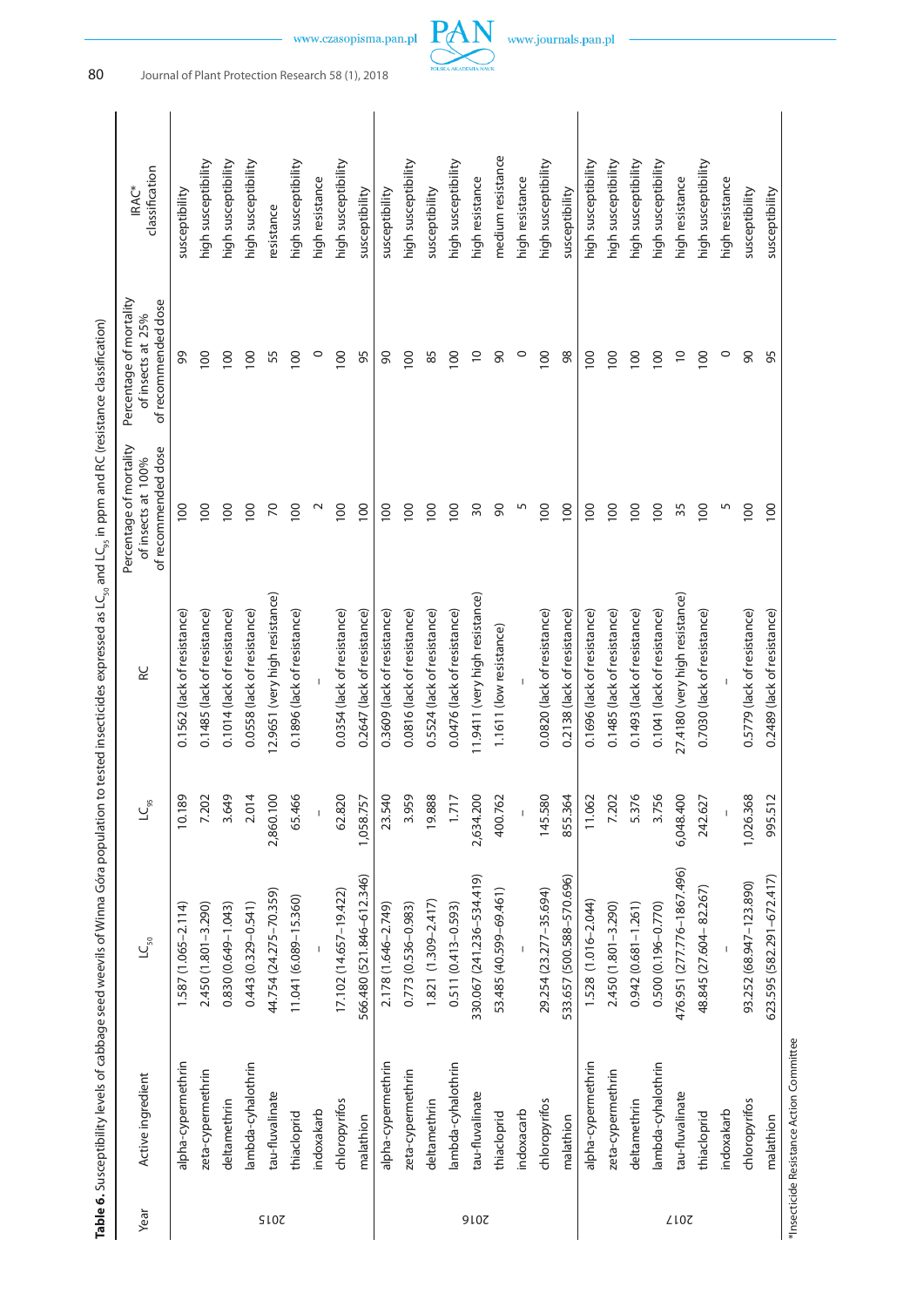PA

However, when comparing LC calculations for this single population and the susceptible ones as well as with calculations obtained for susceptible populations by Zimmer *et al.* (2014), no significant differences were observed. It is possible that the reported resistance was an exception and may have resulted from assessing cabbage seed weevil mortality after 5, not after 24 h.

Pyrethroids affect sodium channels in insects' nerve cells. The other substance affecting sodium channels but in the opposite way is indoxacarb. The obtained results showed very high cabbage seed weevil resistance to indoxacarb, while pollen beetles exhibited very high susceptibility to this active substance (Zamojska 2017). It can be assumed that the underlying cause of such great differences in both pests' susceptibility levels to pyrethroids and indoxacarb, is the construction of sodium channels (Zamojska and Węgorek 2014; Zamojska 2017).

Cabbage seed weevil susceptibility to thiacloprid presented in this study contradict results reported by Zimmer *et al.* (2014) and Heimbach and Müller (2013). In our study cabbage seed weevil susceptibility to thiacloprid was not as high as the one presented by the abovementioned authors. Moreover, we observed slight resistance. However, resistance of pollen beetles to thiacloprid was much higher (Zamojska *et al.* 2014).

In our research cabbage seed weevils exhibited high susceptibility to chlorpyrifos and lower susceptibility to malathion – both organophosphate active ingredients. Pollen beetle susceptibility to chlorpyrifos reported in earlier studies was also very high (Węgorek *et al.* 2009; Zamojska and Węgorek 2014). This may result from the negative cross resistance phenomenon (Różański 1992). Oxidative enzymes, responsible for pollen beetle resistance to pyrethroids (Philippou *et al.* 2010; Węgorek *et al.* 2011; Nauen *et al.* 2012), change chlorpyrifos to its oxi-metabolite, which is a much stronger toxin than chlorpyrifos alone and makes pollen beetles very highly susceptible to chlorpyrifos. In cabbage seed weevils, which are highly susceptible to pyrethroids, this phenomenon does not exist. Probably the affinity of chlorpyrifos to acetylcholinesterase is very high, however the explanation needs further research.

The presented results, apart from the variability of cabbage seed weevil susceptibility to different insecticide active ingredients, were also significantly different from the pollen beetle susceptibility to the same active ingredients. They also showed a considerable shift in the pest's susceptibility to tau-fluvalinate. All these factors make it necessary to constantly monitor both pests' susceptibility/resistance levels. Resistance prevention strategies should always consider the coincidence of both species in oilseed rape plantations

as well as updated results of both pests' susceptibility levels to all insecticide active ingredients currently recommended in oilseed rape.

### **References**

- Ferguson A.W., Klukowski Z., Walcak B., Clark S.J., Mugglestone M.A., Perry J.N., Williams I.H. 2003. Spatial distribution of pests insects in oilseed rape: implications for integrated pest management. Agriculture, Ecosystems and Environment 95 (2–3): 509–521. DOI: https://doi.org/10.1016/S0167- 8809(02)00200-1
- Heimbach U., Müller A., Thieme T. 2006. First steps to analyse pyrethroid resistance of different oilseed rape pests in Germany: An extended abstract. IOBC Bulletin 29 (7): 131–134.
- Heimbach U., Müller A. 2013. Incidence of pyrethroid-resistance oilseed rape pests in Germany. Pest Management Science 69 (2): 209–216. DOI: https://doi.org/10.1002/ps.3351
- Jajor E., Korbas M., Kozłowski J., Mrówczyński M., Pruszyński G., Wachowiak H., Walczak F., Węgorek P. 2008. Poradnik sygnalizatora ochrony rzepaku. 1st ed. Institute of Plant Protection – National Research Institute, Poznań, Poland, 153 pp.
- Nauen R., Zimmer C.T., Andrews M., Slater R., Bass C., Ekbom B., Gustafsson G., Hansen L.M., Kristensen M., Zebitz C.P.W., Wiliamson M.S. 2012. Target-site resistance to pyrethroids in European populations of pollen beetle, *Meligethes aeneus.* Pesticide Biochemistry and Physiology 103 (3): 173–180. DOI: https://doi.org/10.1016/j.pestbp.2012.04.012
- Philippou D., Field L., Węgorek P., Zamojska J., Andrews M., Slater R., Moores G. 2010. Characterising metabolic resistance in pyrethroid – insensitive pollen beetle (*Meligethes aeneus* F.) from Poland and Switzerland. Pest Management Science 67 (2): 239–243. DOI: https://doi.org/10.1002/ ps.2061
- Richardson D.M. 2008. Summary of findings from a participant country pollen beetle questionnaire. OEPP/EPPO Bulletin 38 (1): 68–72.
- Różański L. 1992. Przemiany Pestycydów w Organizmach Żywych i w Środowisku. PWRiL, Warszawa, 275 pp.
- Slater R., Ellis S., Genay J-P., Heimbach U., Huart G., Sarazin M., Longhurst C., Müller A., Nauen R., Rison J.L., Robin F. 2011. Pyrethroid resistance monitoring in European populations of pollen beetle (*Meligethes* spp.): a coordinated approach through the Insecticide Resistance Action Committee (IRAC). Pest Managment Science 67 (6): 633–638. DOI: https://doi.org/10.1002/ps.2101
- Węgorek P., Zamoyska J. 2008. Current status of resistance in pollen beetle (*Meligethes aeneus* F.) to selected active substances of insecticides in Poland. OEPP/EPPO Bulletin 38: 91–94.
- Węgorek P., Mrówczyński M., Zamojska J. 2009. Resistance of pollen beetle (*Meligethes aeneus* F.) to selected active substances of insecticides in Poland. Journal of Plant Protection Research 49 (1): 119–127. DOI: https://doi.org/10.2478/ v10045-009-0016-2
- Węgorek P., Zamojska J., Mrówczyński M. 2011. High resistance to pyrethroid insecticides in Polish pollen beetle (M*eligethes aeneus* F.) – the role of oxidative metabolism. Phytoparasitica 39 (1): 43–49. DOI: https://doi.org/10.1007/s12600-010- 0138-0
- Zamojska J., Węgorek P., Olejarski P., Mrówczyński M. 2014. Zróżnicowanie poziomów wrażliwości szkodników rzepaku na te same substancje czynne insektycydów na przykła-